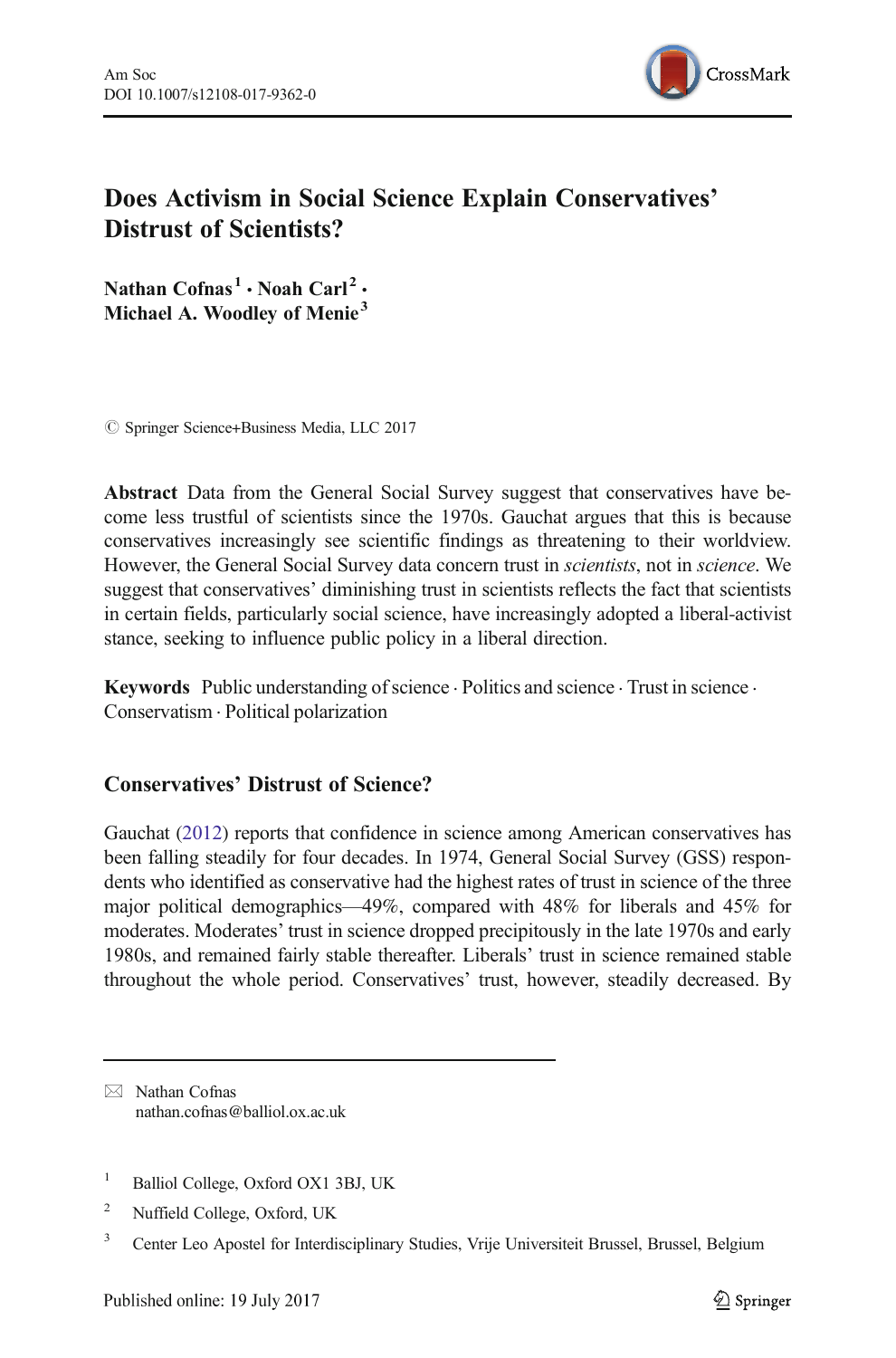2010, conservatives had the lowest rates of trust in science—38%, compared with 40% for moderates and 50% for liberals.

What accounts for conservatives' apparent skepticism toward science? There are two main schools of thought (Nisbet et al. [2015](#page-13-0)). The first says that conservatives are inherently more skeptical of scientific explanation. This may be because conservative ideology seeks to preserve traditional social structures and institutions, and "[t]he dynamism of science," with "its constant onslaught on old orthodoxies, its rapid generation of new technological possibilities[,] presents an obvious challenge to more static worldviews" (Mooney [2005](#page-13-0):5; partially quoted in Gauchat [2012](#page-12-0):170). Additionally, the dogmatism, need for closure, and fear of uncertainty that characterize conservatives (Jost et al. [2003](#page-12-0); Kruglanski [2004](#page-12-0); Nam et al. [2013\)](#page-13-0) may prevent them from revising their prior beliefs in response to new information, including scientific discoveries (see Nisbet et al. [2015](#page-13-0)).

Those who attribute to conservatives a greater inherent psychological disposition to reject science cite empirical findings suggesting that conservatives are less tolerant of ideologically threatening information. For example, supporters of Republican presidents are less likely to agree to write an essay arguing in favor of Democratic presidents than vice versa (Nam et al. [2013\)](#page-13-0). Nam et al. interpret this as reflecting conservatives' greater drive to avoid dissonance-arousing situations. According to Nam et al., this psychological trait helps explain why (in their view) "conservatives are...more likely to hold false beliefs concerning a number of public policy issues...in comparison with liberals." Also, conservatives are slightly more likely than liberals to adjust their factual beliefs to align with their moral views (Liu and Ditto [2012\)](#page-12-0): Those who oppose stem cell research and encouraging teenagers to use condoms tend to deny that stem cell research will lead to medical benefits and that condoms are effective. Liberals do not show the same level of bias when asked about the deterrent power of capital punishment and the effectiveness of forceful interrogation of terrorist suspects. Those high in right-wing authoritarianism (RWA)—which is correlated, though not identical, with conservatism—manifest double standards when reasoning about political issues (Altemeyer [1996](#page-11-0)).

The second school of thought says that conservatives are not inherently more biased or inclined to reject science than liberals. Rather, conservatives and liberals are equally prone to engage in motivated reasoning to discount worldview-threatening scientific evidence (Brandt et al. [2014;](#page-12-0) Carl et al. [2016](#page-12-0); Chambers et al. [2015](#page-12-0); Crawford [2012;](#page-12-0) Crawford et al. [2013;](#page-12-0) Crawford et al. [2015;](#page-12-0) Graham et al. [2012;](#page-12-0) Kahan [2013](#page-12-0)). It just so happens that the most salient scientific controversies in recent times—evolution, climate change, etc.—center on theories that threaten the worldview of conservatives rather than liberals (see Nisbet et al. [2015](#page-13-0)).

Indeed, recent work in political psychology (cited above) suggests that liberals and conservatives are equally prone to engage in biased reasoning. Both liberals and conservatives employ double standards when reasoning about policy issues, but only when they accept the premise upon which a political dilemma is based (Crawford [2012\)](#page-12-0). For example, conservatives (defined by Crawford as those high on RWA) may support mandating Christian prayer in public schools, though they object to laws mandating Islamic prayer even in Islamic countries. Liberals reject the premise that mandatory school prayer is acceptable at all. So liberals reject school prayer across the board, and do not employ a double standard in this case (Crawford [2012\)](#page-12-0). However,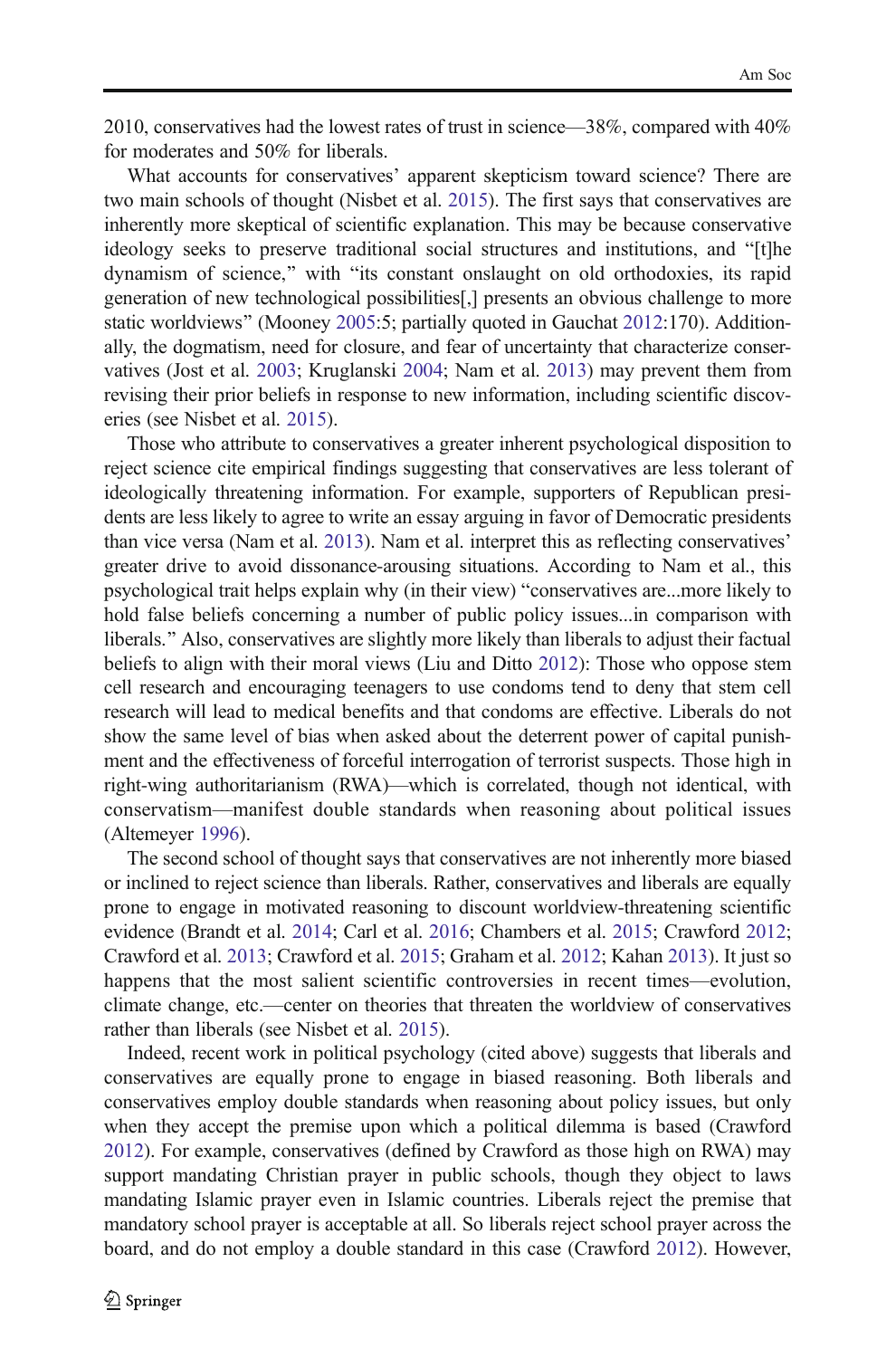when Christian subjects are asked whether they support creating space in public schools for "voluntary prayer," both conservatives and liberals reveal a double standard. As before, conservatives are more likely to support creating a space in schools for Christian prayer than for Islamic prayer. Liberals, since they accept the legitimacy of voluntary prayer, are more likely to support a space for voluntary Islamic prayer (Crawford [2012](#page-12-0)). Previous studies of the relationship between political orientation and bias tended to ask subjects to reason about dilemmas whose premises were not acceptable to liberals (e.g., mandatory school prayer). That is why these studies falsely suggested that conservatives but not liberals are biased.

If conservatives do not tend to be more biased than liberals, why have they become increasingly less trustful of science, as Gauchat [\(2012\)](#page-12-0) reports? We argue that there has been a reduction in trust in *scientists*—not in *science* itself—among educated conservatives, and that this is due partly to the increasing liberal-activist stance among certain elements of the scientific establishment in recent years.

# Limitations of Gauchat ([2012](#page-12-0)): Trust in Science Versus Trust in the Scientific Community

How did Gauchat [\(2012\)](#page-12-0) measure "trust in science"? GSS interviewers preface questions concerning trust of social institutions with the following:

I am going to name some institutions in this country. As far as the people running these institutions are concerned, would you say you have a great deal of confidence, only some confidence, or hardly any confidence at all in them? (quoted in Gauchat [2012](#page-12-0):172)

Respondents are then asked about "the Scientific Community." Gauchat counts only the answer "a great deal" as indicating trust in science  $(172)$ .

In an endnote, Gauchat acknowledges that he uses the term "science" to

refer to a group of people, the organizations they belong to, and the professional boundary that central institutions in society agree is a source of credible expertise....Terms like scientific establishment or organized science might be more appropriate, but these ideas are often simply referred to as "science." (184n2; see also 182–83)

However, the people and institutions responsible for conducting science are not equivalent to science, regardless of how the word may sometimes be used. (a) Trust in scientific authorities is separate from (b) belief that the scientific method (whatever it is) is the most reliable way to gain knowledge of the world. It is important to note that neither (a) nor (b) implies the other. A person might not believe that the scientific method is the best way to learn about the world, but support scientific authorities on the basis that they advocate policies with which the person happens to agree. Conversely, someone might strongly believe in the scientific method, but doubt that mainstream scientific authorities are living up to its requirements. This means that falling conservative trust in "the scientific community" may not reflect antipathy toward the scientific method or resistance to ideology-threatening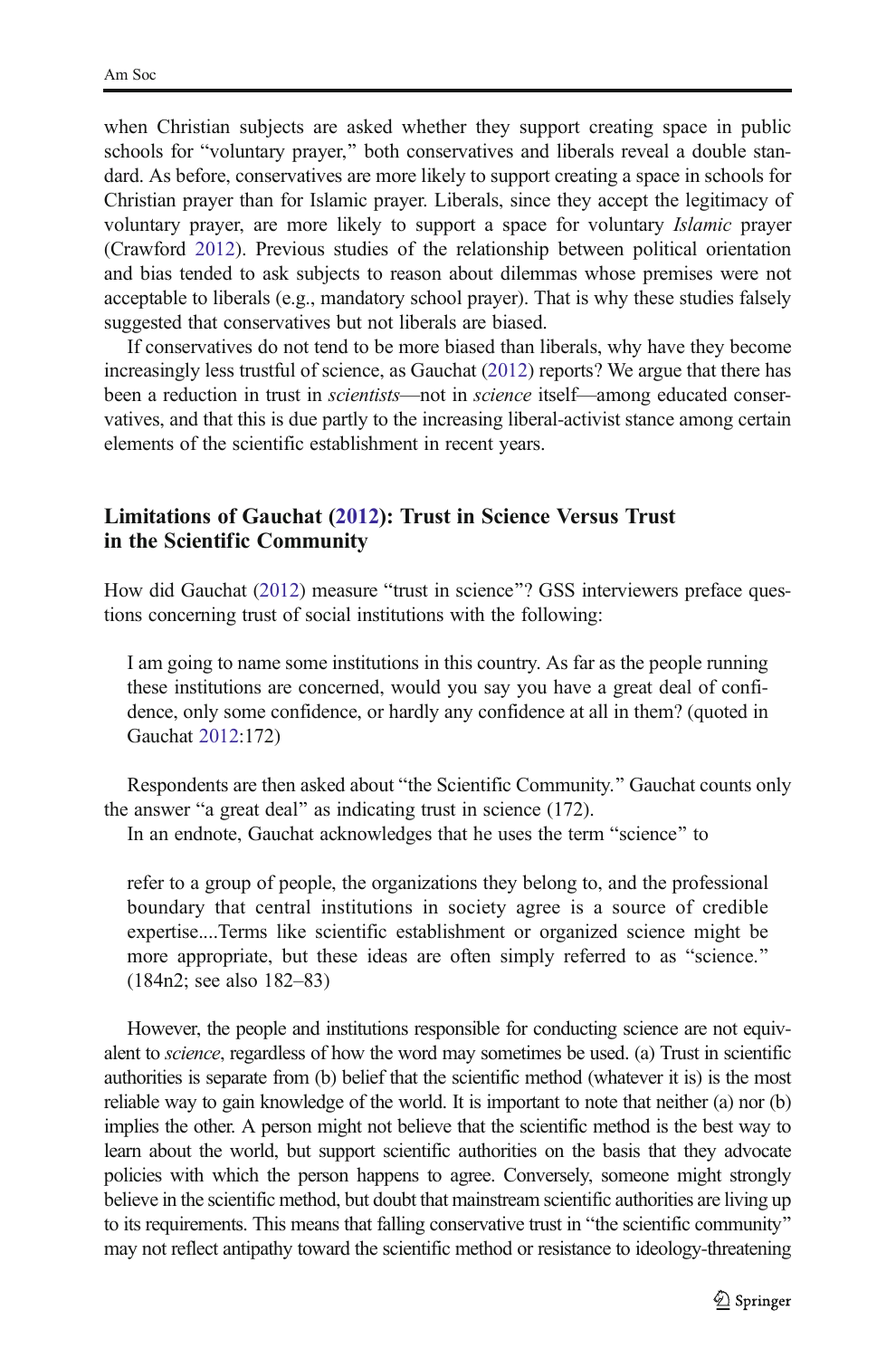scientific findings. Instead, it may betoken conservative skepticism of mainstream scientists whom they perceive to be pushing a liberal agenda.

Prima facie evidence in favor of this last possibility is that conservatives' loss of trust in the scientific community has been driven largely by educated conservatives. Gauchat [\(2012\)](#page-12-0) finds that conservatives with high school, bachelor's, and graduate degrees all became less trustful of science from 1974 to 2010, but those with bachelor's degrees experienced a greater decline in trust than those with only high school degrees. He offers the following interpretation of these findings: "[T]hey imply that conservative discontent with science was not attributable to the uneducated but to rising distrust among educated conservatives....[E]ducated conservatives appear to be more culturally engaged with the ideology and...more politically sophisticated" (180). An alternative or complimentary—hypothesis, as noted, is that the scientific establishment has taken an increasingly liberal-activist stance over the last four decades.

## The Politicization of Science: Another Reason Why Conservatives Distrust **Scientists**

Following Mooney [\(2005\)](#page-13-0), Gauchat argues that conservatives have become less trustful of science because they are threatened by recent scientific discoveries. We offer an alternative explanation for the GSS data: Educated conservatives' increasing skepticism of scientific institutions is partly a reaction to the politicization—namely, the liberalization—of these institutions.

We begin by noting that conservatives are not uniformly more distrusting of all types of scientists. McCright et al. ([2013](#page-13-0)) do find that self-identified conservatives report less general trust in scientists, measured by subjects' trust in scientists to "Create knowledge" that is unbiased and accurate," "Create knowledge that is useful," "Advise government officials on policy," and "Inform the public on important issues." However, this is driven by conservatives' distrust of "impact scientists" who are concerned with "understanding human impacts on the environment and human health"  $(2)$ . Conservatives actually report greater trust than liberals in "production scientists," whose work focuses on invention and innovation for the sake of economic production. So, for example, liberals have greater trust in climatologists who study climate change and pollution, whereas conservatives have greater trust in food and materials scientists. This raises the possibility that contemporary conservatives are not opposed to, or skeptical of, science per se. Rather, they lack trust in impact scientists whom they see as seeking to influence policy in a liberal direction.

We want to decide between two competing hypotheses. The first is Gauchat's: Conservatives have become less trustful of science because recent scientific discoveries threaten their worldview and undermine the justification for conservative policies. The second is our alternative hypothesis: In recent decades, impact scientists and scientific institutions have distorted or misrepresented science in order to advance liberal political causes. Increasing conservative skepticism of certain kinds of scientists and institutions (not of science per se) is a reaction to that change within the scientific community.

What sort of evidence is relevant to deciding between these two hypotheses? We need to determine whether scientists (qua scientists) have increasingly adopted a liberal-activist stance in recent years. The mere proportion of liberals among scientists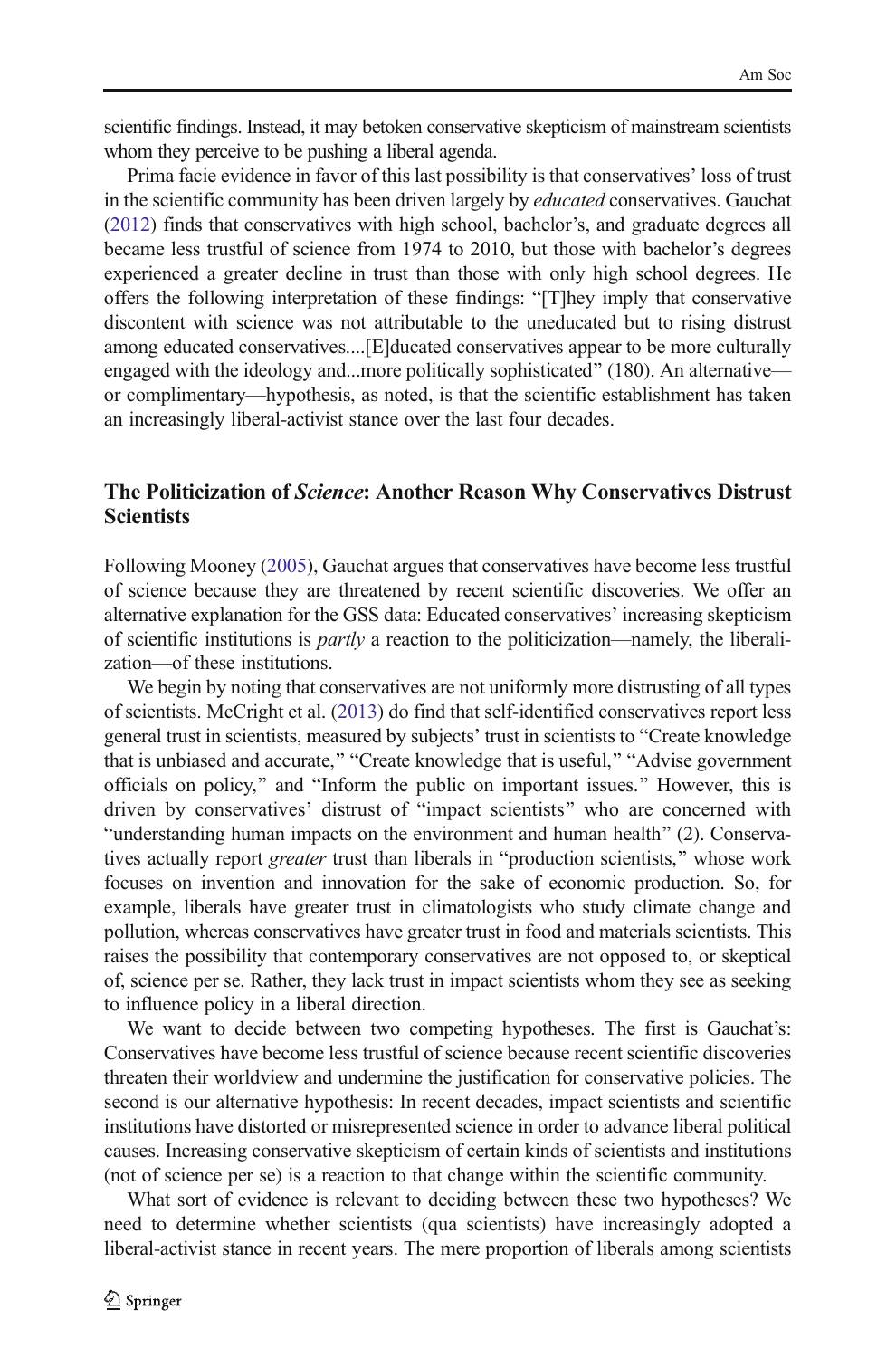is irrelevant to this question. Both hypotheses under consideration predict that scientists have become more liberal—Gauchat's, because scientists do not want to be associated with an anti-science political philosophy; ours, because certain sectors of the scientific community have become more hostile toward conservatives. Even if it is the case that scientists are increasingly donating to liberal causes, voting for the Democratic Party, or self-identifying as liberals, this does not support our contention that scientists *distort* science for the sake of liberal political aims.

In this article, we provide examples of prominent, mainstream scientists and scientific institutions putting a spin on scientific findings to influence policy, or the public perception of science, in order to advance liberal causes. To reiterate, we aim to show not just that scientists are liberal, but that they use their authority as scientists, and the prestige of scientific institutions, to influence social policy in a liberal direction. In political debates, contemporary scientists often serve as liberal activists. We also provide evidence that, in impact sciences, researchers face more hurdles when publishing results that conflict with liberal, rather than conservative, orthodoxies.

## Diversity Is a Strength (Even when It's Not)

In 2007, former president of the American Political Science Association Robert Putnam reported that

inhabitants of [racially] diverse communities tend to withdraw from collective life, to distrust their neighbours, regardless of the colour of their skin, to withdraw even from close friends, to expect the worst from their community and its leaders, to volunteer less, give less to charity and work on community projects less often, to register to vote less, to agitate for social reform more, but have less faith that they can actually make a difference, and to huddle unhappily in front of the television. (Putnam [2007](#page-13-0):150–51)

He explained in an interview with the Financial Times:

The effect of diversity is worse than had been imagined. And it's not just that we don't trust people who are not like us. In diverse communities, we don't trust people who do look like us. [In racially diverse communities, people] don't trust the local mayor, they don't trust the local paper, they don't trust other people and they don't trust institutions. The only thing there's more of is protest marches and TV watching. (quoted in Lloyd [2006](#page-12-0))

Putnam said that "he had delayed publishing his research until he could develop proposals to compensate for the negative effects of diversity.<sup>"</sup> In his words, it "would have been irresponsible to publish without that" (Lloyd [2006](#page-12-0)). So he refrained from publishing empirical findings that contradicted a key tenet of contemporary liberalism ("diversity is a strength") until he could think up a way to make it politically palatable to liberals. (Note the disturbing implication—if he never had found a way to put a liberal spin on his findings, then it *never* would have been responsible to publish them.) In his 2007 article, Putnam speculates that "[i]n the long run immigration and diversity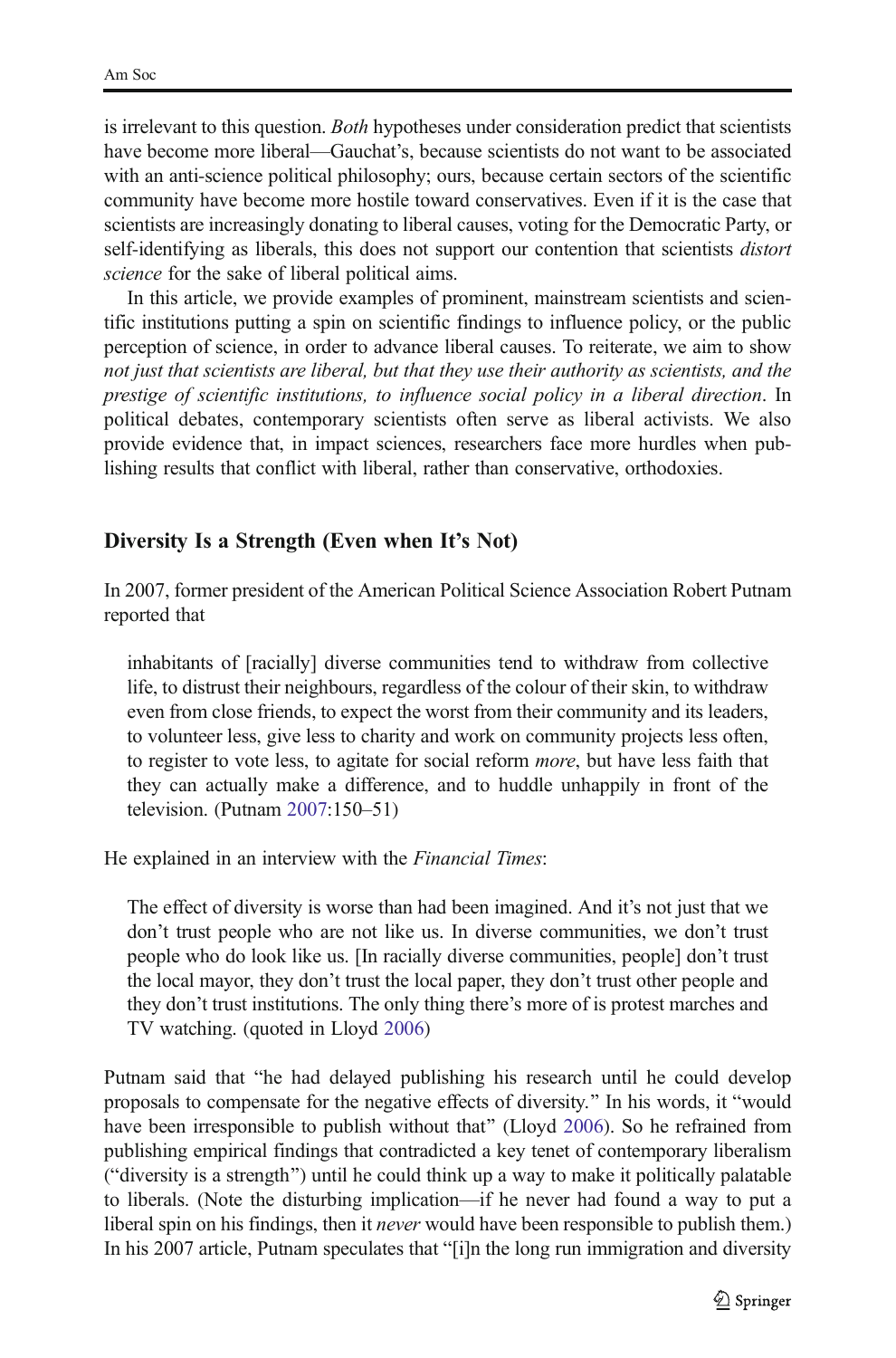are likely to have important cultural, economic, fiscal, and developmental benefits^ (137). He of course has his reasons for making this prediction. But it must be admitted that predictions about future social trends are notoriously less certain than verifiable empirical findings about the present. Putnam chose to be optimistic about the future of diversity, assuming that all ethnic groups will learn to identify with each by creating a "broader sense of 'we'" (139) just as white Americans of different European backgrounds expanded their parochial identities to encompass all Whites.

In an *amicus curiae* brief for *Fisher v. University of Texas*—a case concerning the constitutionality of race-conscious admissions designed to promote diversity— Thernstrom et al.  $(2013)$  wrote that "[w]hat Putnam found certainly contradicted the more naive forms of contact theory" (i.e., the theory that the negative consequences of racial diversity are ameliorated by interracial contact). In response, Putnam submitted an *amicus* brief in which he accused Thernstrom et al. of "selectively cit[ing]" him because they did not mention his other findings, namely: "[W]hile increased diversity may present challenges in the short to medium term, greater diversity can lead to significant benefits to society in the medium to long term" (Putnam [2013\)](#page-13-0). But these other claims—that despite challenges, diversity will eventually bring significant benefits—simply represent the liberal position on diversity. Note that Thernstrom et al. did not claim that Putnam's findings ruled out the possibility that diversity will bring benefits, just that they contradict "the more naive forms of contact theory." But Putnam—and, as we will see, other social scientists, too—presented his liberal opinion to the court as simply a scientific finding.

Several professional organizations including the American Anthropological Association, the American Political Science Association, and the American Sociological Association also submitted an *amicus* brief for the case. The brief asserts: "Building on a well-established body of literature, [social scientific] research underscores the University's compelling interest in diversity....Among [the] benefits [is]...greater civic engagement..." (American Educational Research Association et al. [2013](#page-11-0)). It addresses Putnam's [\(2007](#page-13-0)) study once—in a footnote—and faults Thernstrom et al. for Bignor[ing] methodological limits to the study (such as omitting variables dealing with intergroup contact and with racial segregation), and fail[ing] to mention that none of the data are drawn from higher education settings.^ As noted, the only conclusion Thernstrom et al. drew from Putnam  $(2007)$  $(2007)$  $(2007)$  was that it contradicts "the more naive forms of contact theory"—a supremely cautious interpretation of the data.

Our point is not that diversity is undesirable, or that Putnam's pessimistic findings are irrefragable (see Abascal and Baldassarri [2015](#page-11-0)) and that they necessarily apply to the university environment. Our point is that prominent scientists and scientific organizations are not committed to presenting research in a political neutral way, and they will distort it in order to advance liberal causes. One of the most prominent social scientists in the world openly admitted that he refrained from publishing empirical data that threatened an important liberal value—"diversity is a strength"—until he could think up a way to neutralize that implication. Ultimately, he concluded that, while all the *observable* data suggest that diversity causes social problems, in the future—the future which, of course, has not been observed—diversity will lead to great benefits. Now if anyone cites his study to support the claim that diversity is associated with problems, but fails to mention the alleged future benefits, he accuses them of "selectively cit[ing]" his "findings." And although his study met the highest standards of social scientific research, the ASA and other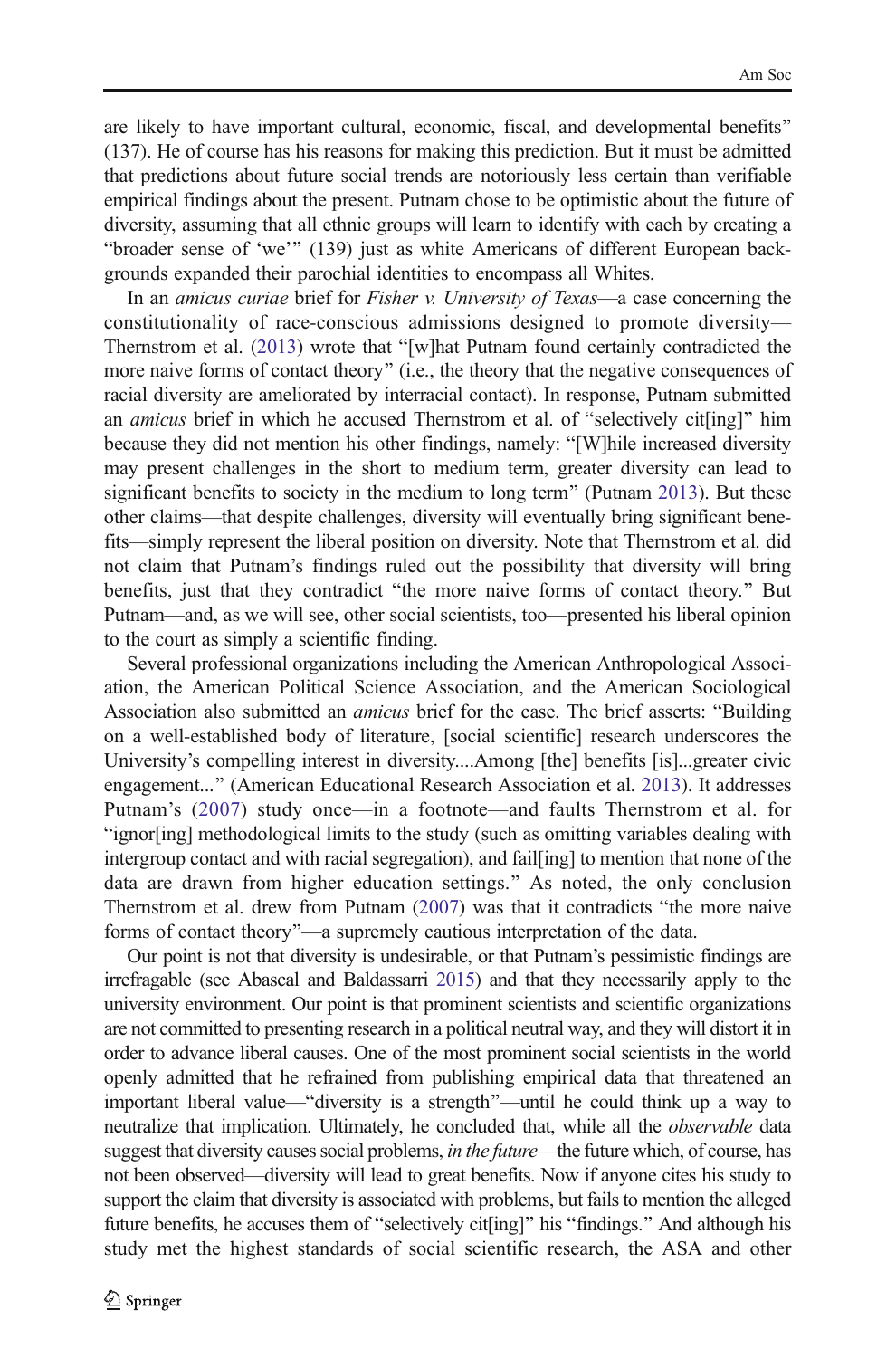scientific organizations, for dubious reasons, proclaimed it irrelevant to a debate about the benefits of diversity.

#### Thousands of Studies Support the Liberal Theory of Aggression?

A tenet of liberalism is that violence is a learned behavior. A favorite culprit is the media—people learn to be violent from seeing violence on television and in movies and playing violent video games.

In 2000, the American Academy of Pediatrics (AAP) testified to Congress that "more than 3500" studies have investigated the link between exposure to media violence and actual violent behavior. "All but 18 have shown a positive correlation." To make the point dramatically, it asserted that the strength of the correlation is "larger" than that of condom non-use and sexually transmitted HIV, lead exposure and lower I.Q., passive tobacco smoke and lung cancer or calcium intake and bone mass, relationships which pediatricians accept as fact..." (American Academy of Pediatrics [2000\)](#page-11-0).

Also in 2000, six scientific and medical organizations—the AAP, the American Academy of Child & Adolescent Psychiatry, the American Psychological Association (APA), the American Medical Association, the American Academy of Family Physicians, and the American Psychiatric Association—presented a joint statement to Congress on the link between exposure to media violence and aggression in children. According to the statement, "well over 1000 studies" have led the "public health community [to conclude] that viewing entertainment violence can lead to increases in aggressive attitudes, values and behavior, particularly in children. Its effects are measurable and long-lasting" (American Academy of Pediatrics et al. [2000\)](#page-11-0).

It seems fair to say that these major scientific organizations have put their credibility on the line over this issue. The link is as great as that between lead exposure and lower IQ, or second-hand smoke and cancer? Over 1000—maybe even 3500—studies support a single conclusion, which is not contradicted by a single study worth mentioning? Well, it turns out that these organizations never conducted reviews of the literature about which they were testifying. A bit of investigation would have revealed an important fact: There were not 1000 studies—let alone more than 3500—investigating the relationship between exposure to media violence and aggression. It is simply false. In an extensive review of the literature, Freedman [\(2002\)](#page-12-0) found around 200 studies that *address* the link (see Freedman [2002:](#page-12-0)13). Of these studies, more than half report findings that are inconsistent with there being a causal link. Of those whose findings are not inconsistent, there are other explanations for the results besides the causal hypothesis. In many cases, researchers interpreted a transient increase in general arousal from watching exciting (violent) films as elevated "aggression." The ways in which aggression is measured (e.g., hitting a Bobo doll, asking a child "whether he would pop a balloon if one were present") are often questionable for a number of reasons.

Media researcher John Murray takes credit for "inadvertently" creating the 1000+ studies myth when, some years earlier, while working on the National Institute of Mental Health's review of this issue, he estimated that around "2,500 publications of all kinds [were] relevant to the review^ (Freedman [2002](#page-12-0):24). He was referring to all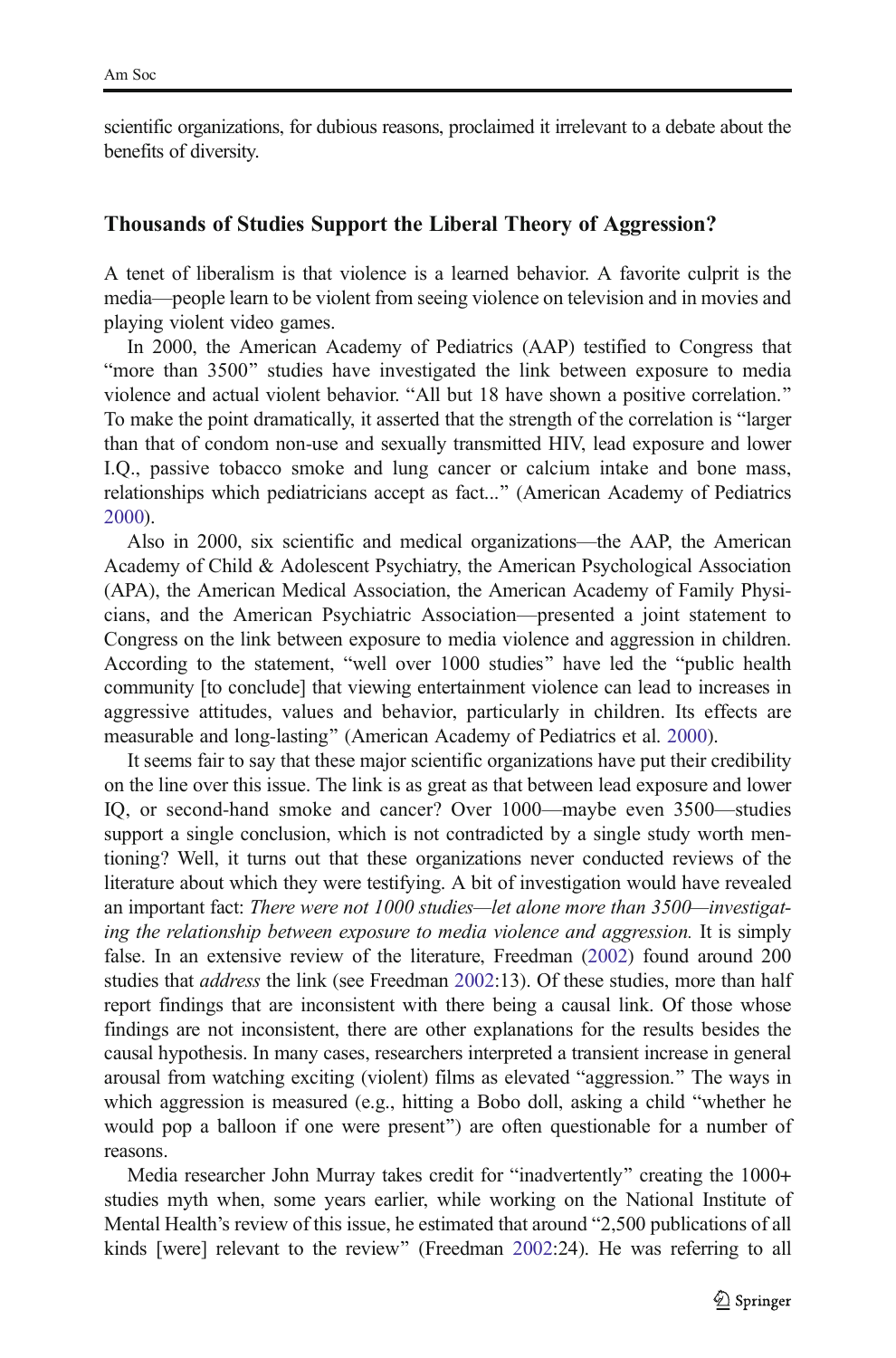publications, including magazine articles, theoretical papers, and papers on topics that were only tangentially related to the subject. This offhand statement then morphed in a bizarre claim that thousands of studies implicate television watching in aggressive behavior, which became the cornerstone of several scientific organizations' testimony to Congress. $<sup>1</sup>$ </sup>

Freedman does not believe that exposure to media violence causes aggression, and our point is not that he is necessarily correct. Our point is that several of the most important scientific organizations in the United States presented testimony to Congress—testimony that was intended to influence policy—that misrepresented science in a way that favors a liberal approach to dealing with violence.

Freedman [\(2002](#page-12-0):16) suggests some possible reasons why the APA testified that there was a scientific consensus on this issue. Maybe it "was worried about its public image"—or wanted to appease members of Congress who blame television violence for crime and who also control funding for science. Another possibility, which Freedman does not consider, is political. Namely, it is a tenet of liberalism—arguably it is the essence of liberalism—that violence and bad behavior are caused by bad social conditioning. Sowell ([1987](#page-13-0)) argues that belief or nonbelief in the perfectibility of people is what distinguishes liberals and conservatives, respectively. If aggression is not the result of social influences, if it appears without social prompting, this threatens a tenet of liberalism.

## Tolerance of Liberal Activism in Social Science

The ASA defines "sociology" as "the study of society" including people's social lives, social aggregations, and so on (Smith [2014](#page-13-0):5–6). There is nothing in the definition about an ultimate purpose of the discipline. Smith ([2014\)](#page-13-0), however, argues that American sociology is guided by a "sacred project"—a political end for which sociological investigation is undertaken and findings interpreted and disseminated. The sacred project involves reorganizing society to fight oppression, inequality, poverty, hierarchy, and the like. Its ideological orientation arose out of the Social Gospel, civil rights, feminism, Marxism, and other progressive movements. Smith reviews extensive evidence that sociology books published by major academic presses, articles in top journals, events sponsored by the ASA, and the three most popular introductory textbooks in the field overwhelmingly promote the sacred project.

As candidate for President-Elect of the American Sociological Association in 2002, Michael Burawoy wrote a personal statement to describe himself to voting members. He declared himself an advocate of "public sociology," which is "a sociology that transcends the academy^ to effect (liberal) social change (see Martin [2016](#page-13-0)). He was ultimately elected. Not only is public sociology tolerated by sociologists, but someone

<sup>&</sup>lt;sup>1</sup> Murray himself strongly supports a causal link. In a 1-star review on [Amazon.com](http://amazon.com), he calls Freedman's book Ba biased attack on the science of psychology, the profession of communications, and the common sense of any educated reader." In response to a request for sources that refute Freedman [\(2002](#page-12-0)), Murray sent us an unpublished paper that did not cite any of Freedman's work. In response to a follow-up request, he referred us to a special issue of the *Hofstra Law Review* (Summer 1994), which was published before the book in question.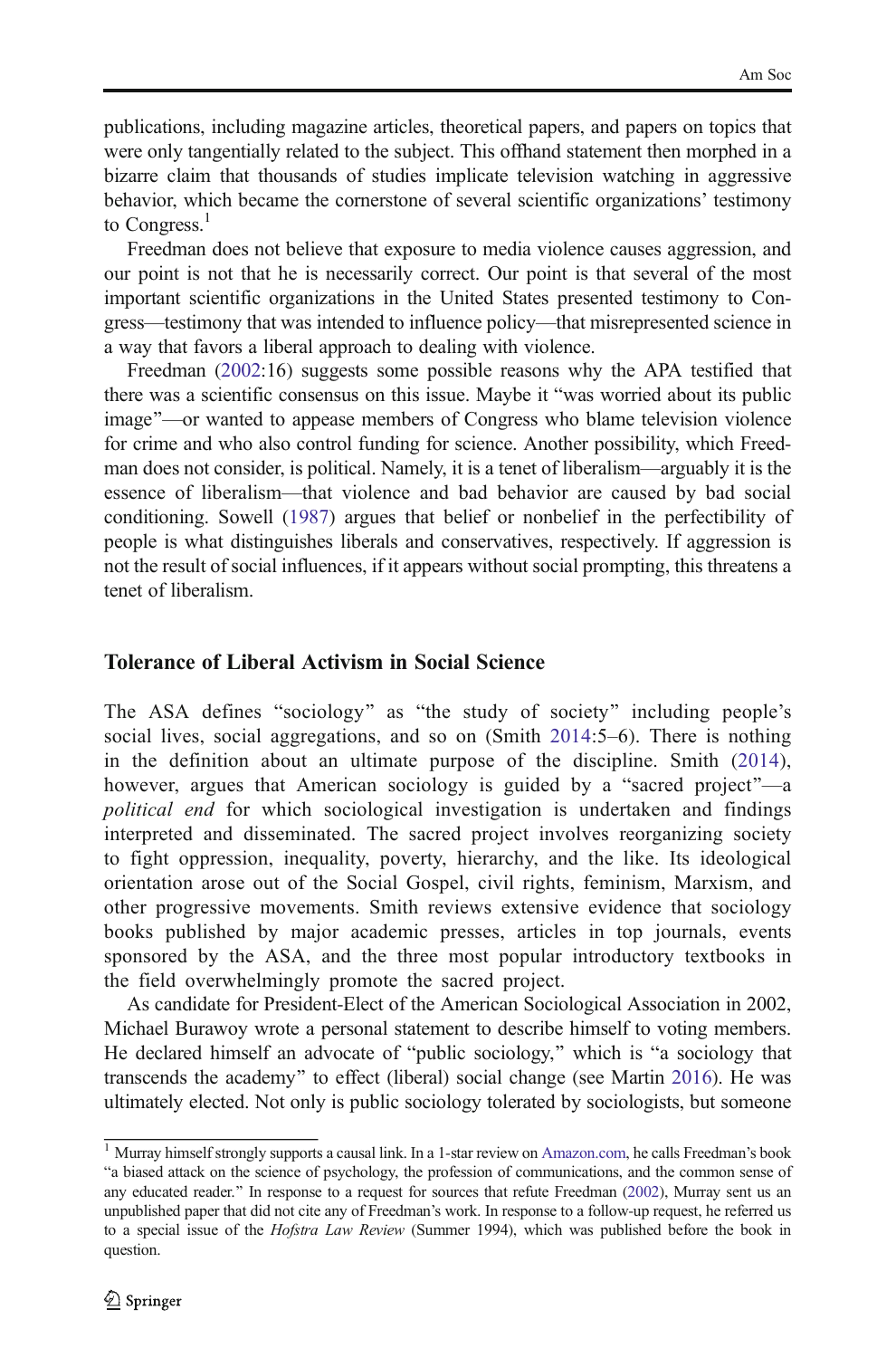who specifically plays up his commitment to this form of liberal activism was elected by sociologists to represent their field. Clearly, no conservative would ever have been nominated for the position, let alone elected.

Variance in mathematics ability appears to be larger for males than females (Benbow et al. [2000](#page-11-0); Wai et al. [2010\)](#page-13-0). When president of Harvard Larry Summers mentioned this fact in connection with the underrepresentation of women in quantitative fields, the anthropologist J. Lorand Matory and the sociologist Theda Skocpol introduced motions to censor him, which were approved by the Faculty of Arts and Sciences (Marra and Polsky [2005\)](#page-13-0). He was ultimately forced to resign. Many prominent psychologists had previously endorsed the reality of biologically based gender differences in mathematical ability, and so presumably agreed with Summers's remarks. Diane Halpern, for example, who was president of the APA in 2004, reviews a great deal of evidence showing that males tend to score higher on tests of mathematical aptitude than females, especially at the high end (though she does not come to a definitive conclusion about the cause of the differences) (Halpern [2000\)](#page-12-0). In 2012, she commented sympathetically on Summers's remarks (Halpern [2012](#page-12-0)). Nevertheless, Summers received virtually no meaningful support from the institutions of science. This case illustrated that mainstream scientific institutions are unwilling to stand up for dispassionate reporting of scientific findings in the face of liberal activist pressure.

The idea that all racial groups have identical distributions of innate intelligence is a central tenet of contemporary liberalism. Many prominent social scientists openly express the view that it is morally wrong to conduct scientific investigations that threaten to uncover innate racial differences (see Cofnas [2016;](#page-12-0) Gottfredson [2005;](#page-12-0) Sesardic [2005\)](#page-13-0). Gardner ([2001](#page-12-0):8), for example, writes that he does "not condone investigations of racial differences in intelligence, because [he] think[s] that the results of these studies are likely to be incendiary^ (note the implication that he thinks differences are *likely* to exist) (quoted in Cofnas [2016:](#page-12-0)485). Sternberg [\(2005:](#page-13-0)300) writes that good science is characterized by "taste in the selection of problems to solve," and it is in bad taste to study the genetic basis of group differences in intelligence. Those who argue in favor of studying group differences (including both liberal and conservative scientists) never argue the opposite—that we should avoid research that threatens to undermine the theory of genetically based *differences*. Rather, they just argue that "the scientific truth must be pursued" (Ceci and Williams [2009\)](#page-12-0) and "rational discussion of the offensive is okay" (Flynn [2007](#page-12-0)).

#### How Hard Is It for Conservative Social Scientists to Publish?

Social and personality psychologists are paradigm impact scientists. They often work on politically relevant issues like discrimination, racism, and sexism, and make policy recommendations—virtually always supporting the liberal perspective (Redding [2001:](#page-13-0)206–8, Table 1; [2012\)](#page-13-0)—on the basis of their research. The APA sometimes makes official statements on policy issues that are questions of values rather than fact, always supporting the liberal position (Redding [2001,](#page-13-0) Table 1).

The ratio of liberals to conservatives among psychologists has increased significantly over the past few decades (Redding [2012](#page-13-0):513). Today, only 6% identify as "conservative overall." On social issues, only 3.9% identify as conservative, and 5.5% as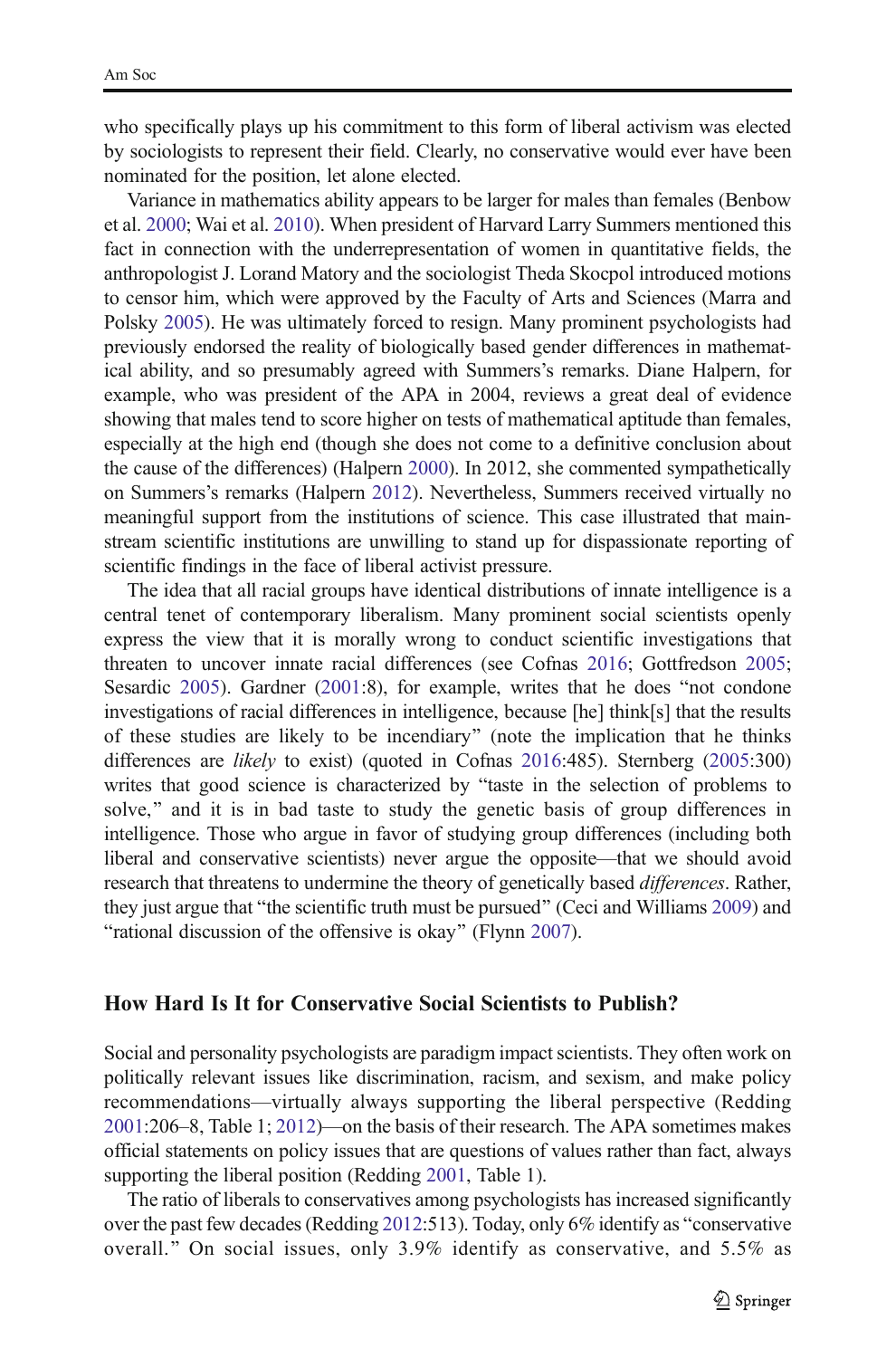moderate (Inbar and Lammers [2012](#page-12-0)). As noted earlier, the mere fact that liberals outnumber conservatives in a field is no proof of bias (though it does create a significant risk of confirmation bias; Duarte et al. [2015\)](#page-12-0). Do psychologists conduct science in a politically neutral way in spite of their personal politics? In their own words—no.

In a survey of social and personality psychologists, Inbar and Lammers  $(2012)$  found that one-out-of-six would be "somewhat (or more)" disposed not to invite a known political conservative to a symposium, and to reject papers written from a conservative perspective. One-out-of-four would be disposed to reject conservative grant applications, and one-out-of-three would favor a liberal job candidate. This is remarkable given the stigma attached to discriminating against people on the basis of their beliefs. One would have to assume that willingness to discriminate will be underreported in a survey like this (see Honeycutt and Freberg [2017\)](#page-12-0). But let's take the most conservative estimate with regard to peer review for papers. Often, to get a paper published, the journal editor plus three referees must accept it.<sup>2</sup> If one-out-of-six editors/ referees openly discriminates against conservative submissions, that means there is a less than 50% chance— $(5/6)^4$ —that neither the editor nor any of the referees will be open discriminators against conservative papers. Since oneout-of-three psychologists say they would discriminate against conservative job candidates, there is just a 20% chance that the paper will be handled only by people who do not openly admit to discriminating against conservatives in at least some contexts.

Honeycutt and Freberg ([2017\)](#page-12-0) surveyed university faculty in 76 disciplines about their willingness to discriminate against conservatives or liberals. They found that the vast majority of faculty members in all disciplines except agriculture (a paradigm production science) identified as liberal. The same proportion of conservatives and liberals expressed willingness to discriminate against those with opposing political views. While conservatives may be equally inclined to discriminate, in Honeycutt and Freberg's words they "clearly lack the means and opportunity for execution,^ at least in impact sciences like psychology and sociology. Only 4% of social and personality psychologists in Inbar and Lammers's survey identified as conservative. Assuming that conservatives are just as willing to discriminate as liberals, 1.33% (i.e.,  $4\% \times 1/3$ ) of social and personality psychologists are conservatives who openly acknowledge that they would discriminate against liberals in some context. If a journal submission goes through an editor and three referees, it has an almost 95% chance of not being handled by a conservative who discriminates against liberals.

Recent examples of high-profile frauds in social science lend credence to the idea that reviewers and journal editors apply much less scrutiny to papers reporting liberal-

 $2$  Some journals use two rather than three referees, or will accept a paper if two-out-of-three write a favorable report. Sometimes more than one editor is involved in assessing submissions. If we assume that only one editor and two referees handle a submission, it does not substantially change the estimated probability of facing a discriminator.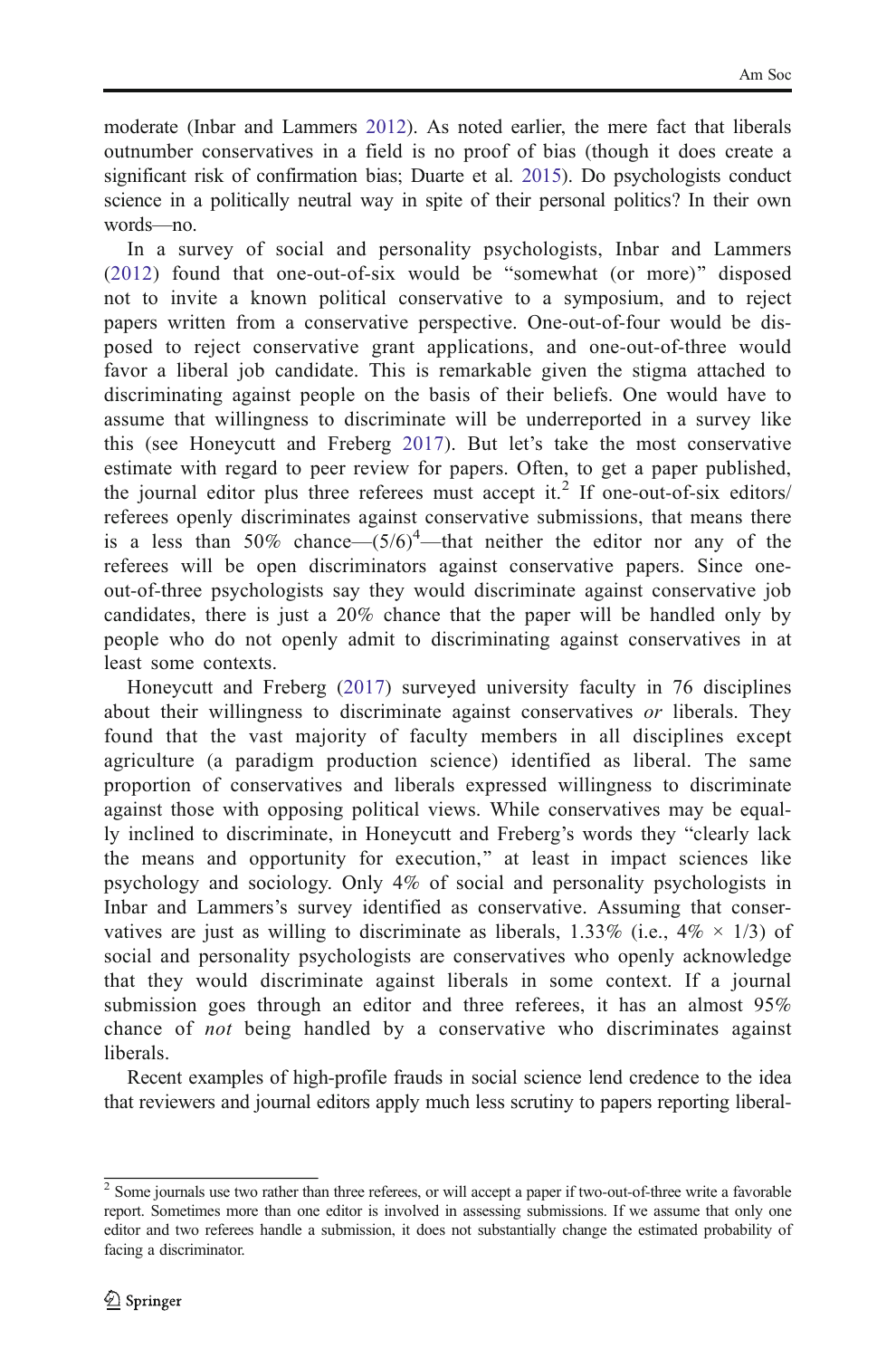friendly results. Over the course of more than a decade, Diederik Stapel published dozens of sensational papers on such topics as how easily Whites or men can be prompted to discriminate against Blacks or women (Wright and DeLisi [2016:](#page-13-0)4). We now know that these papers were fraudulent. As to how he was able to get away with his fraud for such a long time, Stapel explained that he was giving social scientists what they were "waiting for" given the state of the literature (Bhattachariee [2013](#page-11-0)). It is telling that he believed he would get away with—and for a long time he did get away with—false liberal-friendly findings.

A couple years ago, LaCour and Green [\(2014\)](#page-12-0) published their now-retracted paper, "When Contact Changes Minds: An Experiment on Transmission of Support for Gay Equality," in *Science*. The first sentence of the paper read: "Foremost among theories of prejudice reduction is the contact hypothesis, which contends that outgroup hostility diminishes when people from different grounds interact with one another<sup>"—thus</sup> characterizing anyone who opposes same-sex marriage (tendentiously called "gay equality") as having "prejudice" and "hostility" to homosexuals. The study claimed that "a 20-minute conversation with a gay canvasser" significantly increased acceptance of same-sex marriage 9 months later. This finding would imply that opponents of same-sex marriage are on such weak intellectual footing that the most trivial exposure to an opposing view is enough to permanently overturn their whole outlook. As we now know, no study was ever conducted at all, and the fraud was found out due to the tenacious efforts of two graduate students, David Broockman and Joshua Kalla. But the editors and referees at *Science*, and the vast majority of the social scientists who welcomed LaCour and Green's paper, accepted the unflattering claims about conservatives at face value, seeing no need to probe more deeply.

#### Conclusion

Gauchat claimed that conservatives had less trust in "science" than liberals. We observed that he found only that they have less trust in *scientists*, not *science*, and that there is independent evidence that conservative distrust is directed toward what McCright et al.  $(2013)$  $(2013)$  call "impact scientists" (e.g., social scientists) rather than "production scientists." We provided evidence that leading social scientists and social science organizations misrepresent research in order to influence public policy in a liberal direction, tolerate censorship of work that challenges liberal beliefs, uncritically accept dubious scientific findings that paint conservatives in an unflattering light, and practice a variety of forms of discrimination against conservative scholars. Conservatives' recognition of this reality could explain why only 38% of conservatives in 2010, compared with  $50\%$  of liberals, said that they had "great deal of confidence" in "the scientific community" (Gauchat [2012](#page-12-0)).

Losing the trust of conservatives may not be the only bad consequence of liberal activism in social science. Science itself is harmed. As Weber [\(2009:](#page-13-0)146) warned, "whenever the man of science introduces his personal value judgement, a full understanding of the facts *ceases.*" Today, social science is facing a "replication crisis" (Open Science Collaboration [2015](#page-13-0)): Many findings that were thought to be firmly established are turning out not to be replicable when tested more carefully. It is noteworthy that a significant number of the effects that are falling victim to the replication crisis either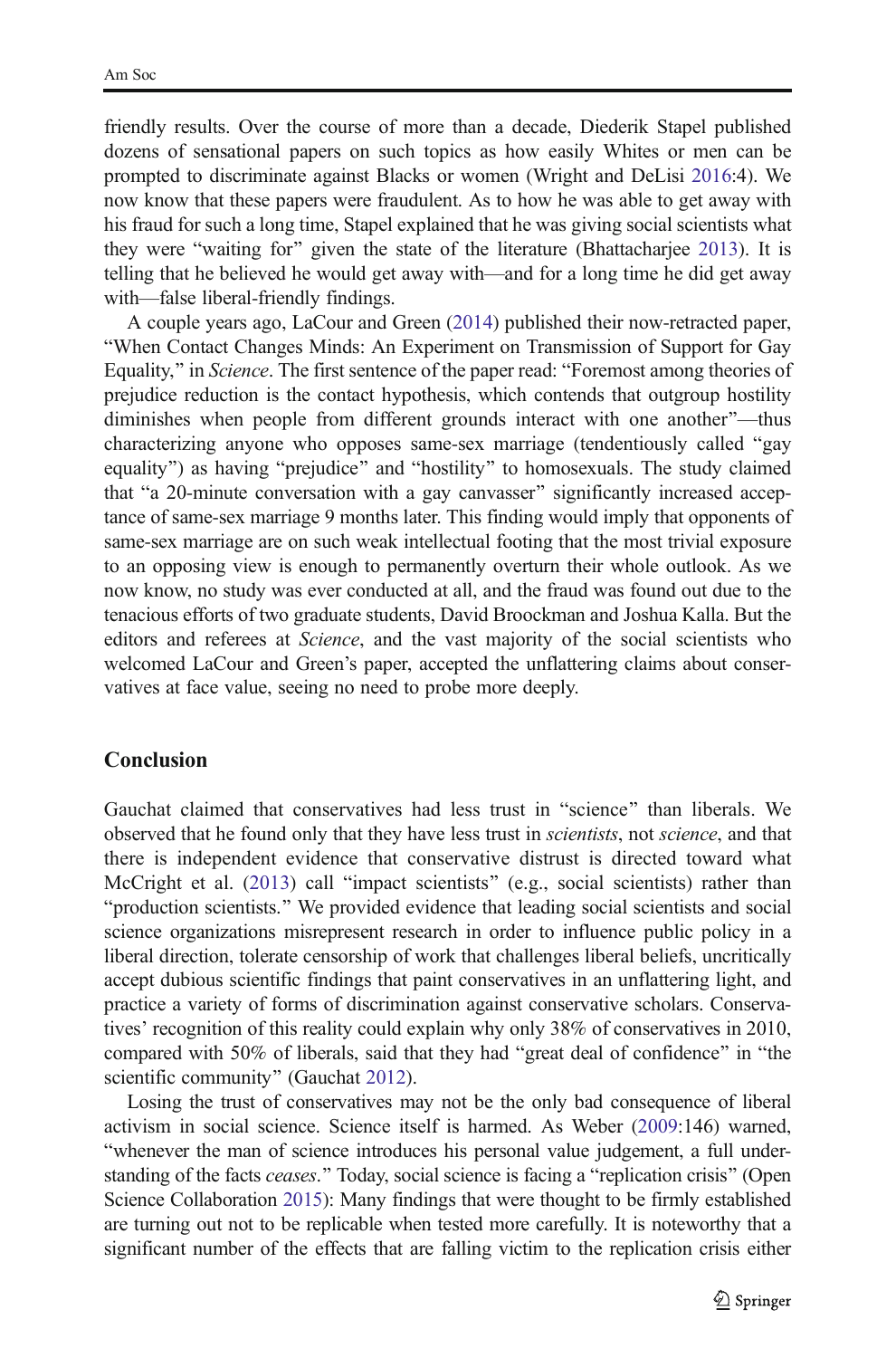<span id="page-11-0"></span>supported liberalism or were somehow unflattering to conservatives. "Stereotype threat" is perhaps the most striking example. Since stereotype threat was proposed to explain gaps in the test scores of Blacks and Whites more than two decades ago (Steele and Aronson [1995\)](#page-13-0), it has become one of the primary liberal explanations for group differences in performance and has spawned many thousands of follow-up studies. Yet it may turn out that it was all a mistake—a consequence of publication bias and questionable research methods (Ganley et al. [2013;](#page-12-0) Jussim [2015](#page-12-0)). Other studies that could not be replicated, while not being explicitly anti-conservative, subtly support liberal ideas or cast conservatives in a bad light. For example, studies that could not be replicated include one where people "increased their endorsement of a current social system after being exposed to money^ and another where Americans became more conservative after seeing a U.S. flag (Yong [2013](#page-13-0)). The former makes money seem to be bad thing, in line with liberal skepticism of capitalism. The latter suggests that conservatism is a primal reaction to tribal symbols. Virtually none of the non-replicable effects were at all favorable to conservatism. This suggests that findings that might favor conservatism are scrutinized much more carefully than those that favor liberalism—if they are not censored or rejected for explicitly moral reasons (e.g., Gardner [2001;](#page-12-0) Sternberg [2005\)](#page-13-0).

In the past few years, a number of social scientists, led by Jonathan Haidt, have called upon social scientists to diversify the field and make a conscious effort to root out liberal bias (Duarte et al. [2015](#page-12-0)). We conclude with a prediction: If social scientists begin counteracting liberal activism, the trend of lowering conservative trust in scientists will reverse.

Acknowledgements Thanks to Lawrence Nichols and Neven Sesardić for helpful comments on earlier drafts of this paper.

#### **References**

- Abascal, M., & Baldassarri, D. (2015). Love thy neighbor? Ethnoracial diversity and trust reexamined. American Journal of Sociology, 121(3), 722–782.
- Altemeyer, B. (1996). The authoritarian specter. Cambridge: Harvard University Press.
- American Academy of Pediatrics. (2000). Testimony of the American Academy of Pediatrics on media violence before the U.S. Senate Commerce Committee. Retrieved from [http://ibrarian.](http://ibrarian.net/navon/paper/TESTIMONY_Of_the_AMERICAN_ACADEMY_OF_PEDIATRICS_O.pdf?paperid=4330072) [net/navon/paper/TESTIMONY\\_Of\\_the\\_AMERICAN\\_ACADEMY\\_OF\\_PEDIATRICS\\_O.](http://ibrarian.net/navon/paper/TESTIMONY_Of_the_AMERICAN_ACADEMY_OF_PEDIATRICS_O.pdf?paperid=4330072) [pdf?paperid=4330072.](http://ibrarian.net/navon/paper/TESTIMONY_Of_the_AMERICAN_ACADEMY_OF_PEDIATRICS_O.pdf?paperid=4330072) Accessed 1 March 2017.
- American Academy of Pediatrics, American Academy of Child & Adolescent Psychiatry, American Psychological Association, American Medical Association, American Academy of Family Physicians, & American Psychiatric Association. (2000). Joint statement on the impact of entertainment violence on children. Congressional Public Health Summit. Retrieved from [http://public.psych.iastate.](http://public.psych.iastate.edu/caa/VGVpolicyDocs/00AAP%2520-%2520Joint%20Statement.pdf) [edu/caa/VGVpolicyDocs/00AAP%20-%20Joint%20Statement.pdf](http://public.psych.iastate.edu/caa/VGVpolicyDocs/00AAP%2520-%2520Joint%20Statement.pdf) . Accessed 1 March 2017.
- American Educational Research Association et al. (2013). Brief of the American Educational Research Association et al. as amici curiae in support of respondents. No. 11-345. Abigail Noel Fisher v. University of Texas at Austin et al. Retrieved from [https://pdfs.semanticscholar.org/ebb8/97d10d24](https://pdfs.semanticscholar.org/ebb8/97d10d24e6435b44163f57870b4c7a26c5dc.pdf?_ga=2.23810877.641589602.1497940175-70837359.1497940175) [e6435b44163f57870b4c7a26c5dc.pdf?\\_ga=2.23810877.641589602.1497940175-](https://pdfs.semanticscholar.org/ebb8/97d10d24e6435b44163f57870b4c7a26c5dc.pdf?_ga=2.23810877.641589602.1497940175-70837359.1497940175) [70837359.1497940175.](https://pdfs.semanticscholar.org/ebb8/97d10d24e6435b44163f57870b4c7a26c5dc.pdf?_ga=2.23810877.641589602.1497940175-70837359.1497940175) Accessed 1 March 2017.
- Benbow, C. P., Lubinski, D., Shea, D. L., & Eftekhari-Sanjani, H. (2000). Sex differences in mathematical reasoning ability at age 13: Their status 20 years later. Psychological Science, 11(6), 474–480.

Bhattacharjee, Y. (2013, April 28). The mind of a con man. The New York Times Magazine, p. MM44.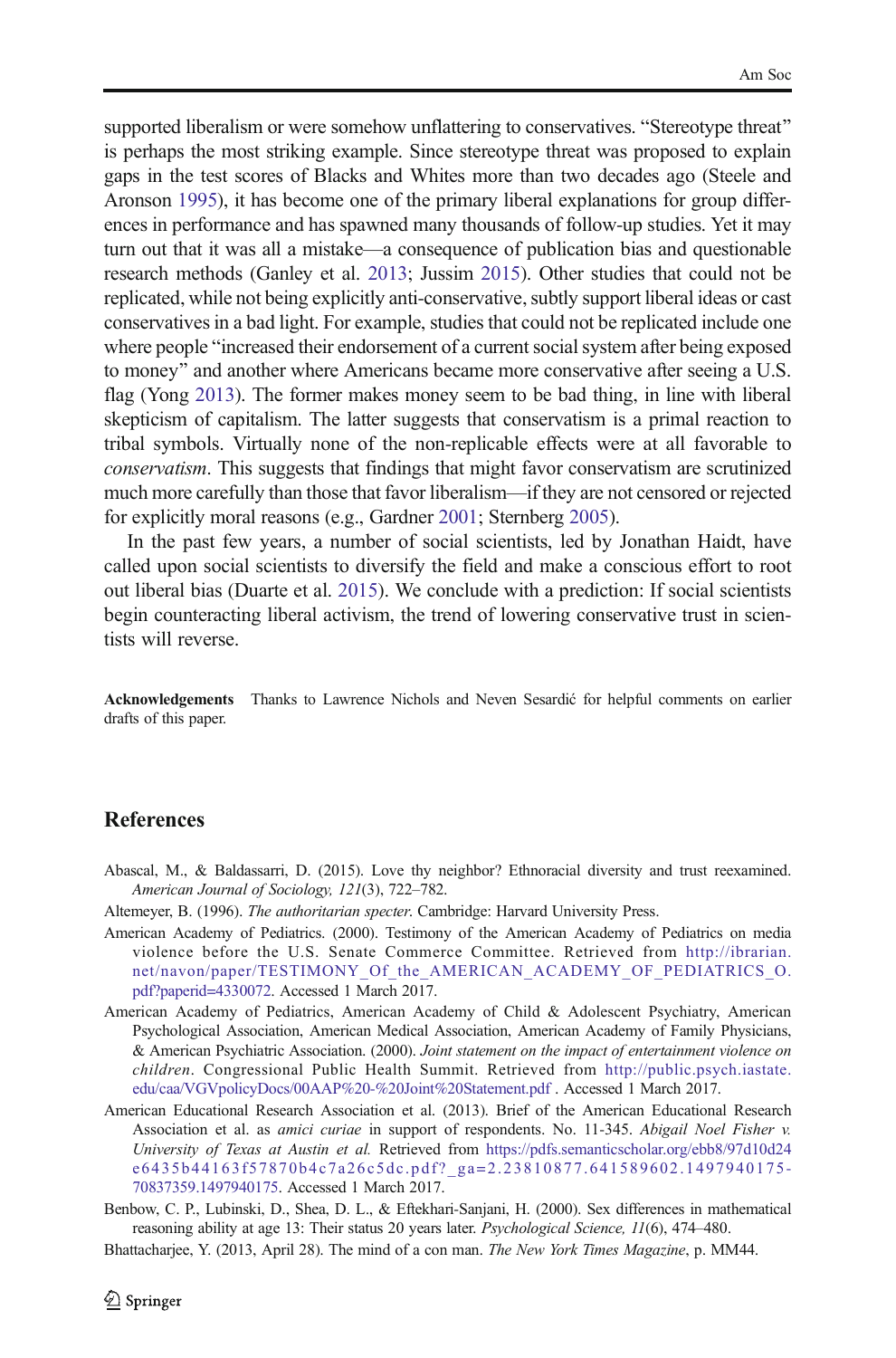- <span id="page-12-0"></span>Brandt, M. J., Reyna, C., Chambers, J. R., Crawford, J. T., & Wetherell, G. (2014). The ideological-conflict hypothesis: Intolerance among both liberals and conservatives. Current Directions in Psychological Science, 23(1), 27–34.
- Carl, N., Cofnas, N., & Woodley of Menie, M. A. (2016). Scientific literacy, optimism about science and conservatism. Personality and Individual Differences, 94, 299–302.
- Ceci, S. J., & Williams, W. M. (2009). Should scientists study race and IQ? YES: The scientific truth must be pursued. Nature, 457(7231), 788–789.
- Chambers, J. R., Swan, L. K., & Heesacker, M. (2015). Perceptions of U.S. social mobility are divided (and distorted) along ideological lines. Psychological Science, 26(4), 413–423.
- Cofnas, N. (2016). Science is not always "self-correcting": Fact–value conflation and the study of intelligence. Foundations of Science, 21(3), 477–492.
- Crawford, J. T. (2012). The ideologically objectionable premise model: Predicting biased political judgments on the left and right. Journal of Experimental Social Psychology, 48(1), 138–151.
- Crawford, J. T., Jussim, L., Cain, T. R., & Cohen, F. (2013). Right-wing authoritarianism and social dominance orientation differentially predict biased evaluations of media reports. Journal of Applied Social Psychology, 43(1), 163–174.
- Crawford, J. T., Kay, S. A., & Duke, K. E. (2015). Speaking out of both sides of their mouths: Biased political judgments within (and between) individuals. Social Psychological and Personality Science, 6(4), 422– 430.
- Duarte, J. L., Crawford, J. T., Stern, C., Haidt, J., Jussim, L., & Tetlock, P. E. (2015). Political diversity will improve social psychological science. Behavioral and Brain Sciences, 38, 1–13.
- Flynn, J. R. (2007). Rational discussion of the offensive is okay. Cato unbound. Retrieved from [http://www.](http://www.cato-unbound.org/2007/11/21/james-r-flynn/rational-discussion-offensive-okay) [cato-unbound.org/2007/11/21/james-r-flynn/rational-discussion-offensive-okay.](http://www.cato-unbound.org/2007/11/21/james-r-flynn/rational-discussion-offensive-okay) Accessed 1 March 2017.
- Freedman, J. L. (2002). Media violence and its effect on aggression: Assessing the scientific evidence. Toronto: University of Toronto Press.
- Ganley, C. M., Mingle, L. A., Ryan, A. M., Ryan, K., Vasilyeva, M., & Perry, M. (2013). An examination of stereotype threat effect on girls' mathematics performance. Developmental Psychology, 49(10), 1886– 1897.
- Gardner, H. (2001). The ethical responsibilities of professionals. The good project: Ideas and tools for a good life. Retrieved from [http://thegoodproject.org/wp-content/uploads/2012/09/GoodWork2.pdf.](http://thegoodproject.org/wp-content/uploads/2012/09/GoodWork2.pdf) Accessed 1 March 2017.
- Gauchat, G. (2012). Politicization of science in the public sphere: A study of public trust in the United States, 1974 to 2010. American Sociological Review, 77(2), 167–187.
- Gottfredson, L. S. (2005). What if the hereditarian hypothesis is true? Psychology, Public Policy, and Law, 11(2), 311–319.
- Graham, J., Nosek, B. A., & Haidt, J. (2012). The moral stereotypes of liberals and conservatives: exaggeration of differences across the political spectrum. PloS ONE, 7(12), e50092.
- Halpern, D. F. (2000). Sex differences in cognitive abilities (3rd ed.). Mahwah: Lawrence Erlbaum.
- Halpern, D. F. (2012). Sex differences in cognitive abilities (4th ed.). New York: Psychology Press.
- Honeycutt, N., & Freberg, L. (2017). The liberal and conservative experience across academic disciplines: An extension of Inbar and Lammers. Social Psychological and Personality Science, 8(2), 115–123.
- Inbar, Y., & Lammers, J. (2012). Political diversity in social and personality psychology. Perspectives on Psychological Science, 7(5), 496–503.
- Jost, J. T., Glaser, J., Kruglanski, A. W., & Sulloway, F. J. (2003). Political conservatism as motivated social cognition. Psychological Bulletin, 129(3), 339–375.
- Jussim, L. (2015). Is stereotype threat overcooked, overstated, and oversold? Heterodox Academy. Retrieved from <http://heterodoxacademy.org/2015/12/30/is-stereotype-threat-overcooked-overstated-and-oversold/>. Accessed 1 March 2017.
- Kahan, D. M. (2013). Ideology, motivated reasoning, and cognitive reflection. Judgment and Decision making, 8(4), 407–424.
- Kruglanski, A. W. (2004). The psychology of closed mindedness. New York: Psychology Press.
- LaCour, M. J., & Green, D. P. (2014). When contact changes minds: An experiment on transmission of support for gay equality. Science, 346(6215), 1366-1369.
- Liu, B. S., & Ditto, P. H. (2012). What dilemma? Moral evaluation shapes factual belief. Social Psychological and Personality Science, 4(3), 316–323.
- Lloyd, J. (2006). Study paints bleak picture of ethnic diversity. Financial Times. Retrieved from [http://www.ft.](http://www.ft.com/intl/cms/s/0/c4ac4a74-570f-11db-9110-0000779e2340.html%23axzz3V0WTKbXG) [com/intl/cms/s/0/c4ac4a74-570f-11db-9110-0000779e2340.html#axzz3V0WTKbXG](http://www.ft.com/intl/cms/s/0/c4ac4a74-570f-11db-9110-0000779e2340.html%23axzz3V0WTKbXG). Accessed 1 March 2017.